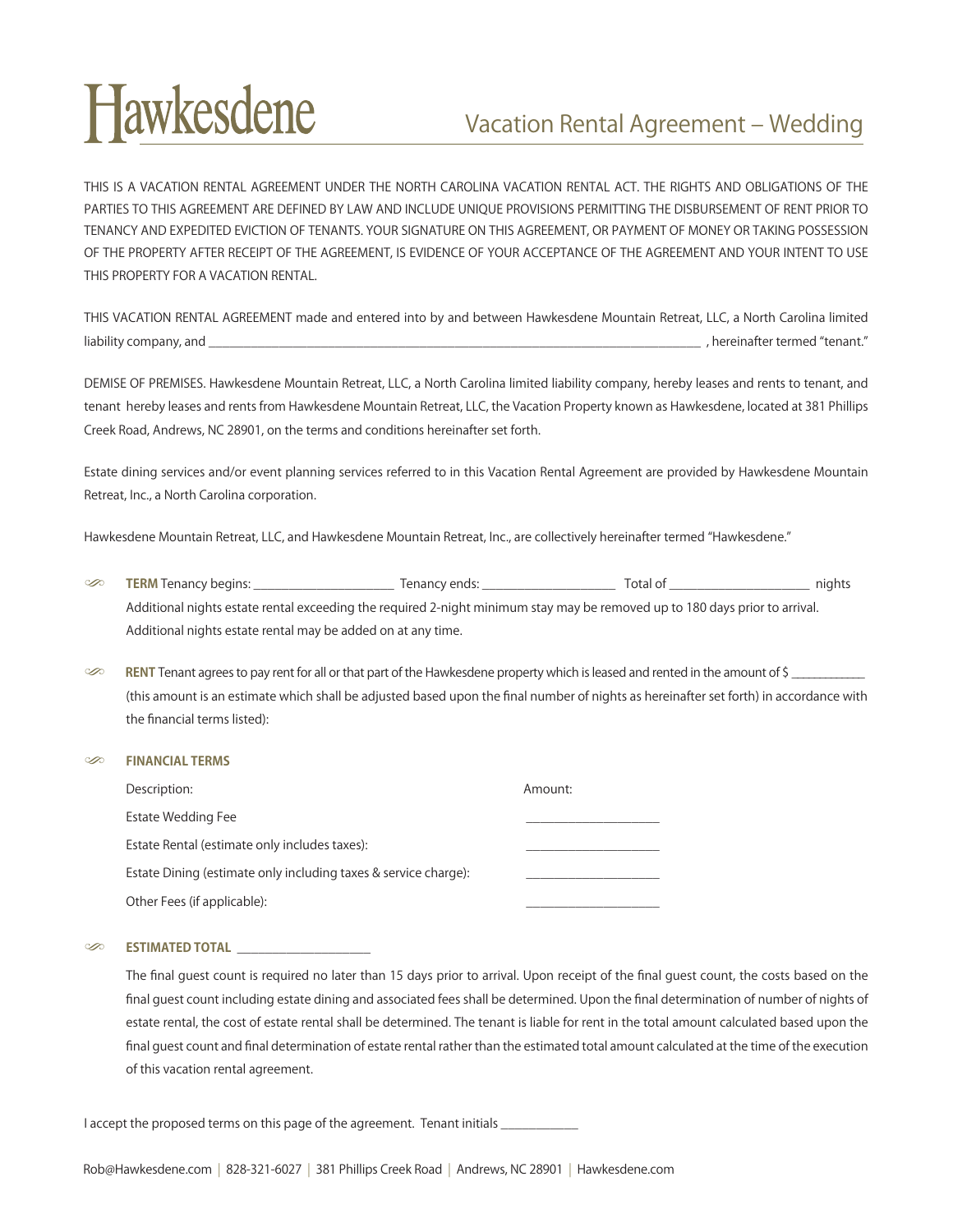- S **PAYMENT** A \$1,000 non-refundable estate wedding deposit is required to confirm your wedding and secure your preferred dates and current rates with the balance required one (1) year prior to your arrival. You are welcome to submit a \$1,000 refundable good faith deposit prior to confirming to hold your preferred dates pending your decision and the good faith deposit will convert to the \$1,000 non-refundable estate wedding fee deposit if you should decide to confirm.
- SECURITY DEPOSIT A security deposit is required for third party vendors who install equipment at Hawkesdene, including but not limited to tents, lighting, draping, staging and furniture. Third party vendors are required to break down and remove all items from Hawkesdene by 4 pm on check out day or additional fees will apply. No security deposit is required for third party vendors who only provide a product or service.

Hawkesdene reserves the right to charge tenant a security deposit which may be applied to missing items or actual damages caused by tenant or guests of tenant as permitted under the North Carolina Tenant Security Deposit Act. Hawkesdene shall apply, account for, or refund tenant's security deposit within ten (10) days following the end of the tenancy.

- $\gg$  **MAXIMUM OCCUPANCY** The maximum occupancy of the Hawkesdene property by tenant and quests who are staying onsite is 102 guests. The maximum occupancy of the Hawkesdene property by tenant and guests for an event or wedding reception is 125 guests.
- S **HAWKESDENE DUTIES** Hawkesdene Mountain Retreat, LLC agrees to provide the Hawkesdene property in a fit and habitable condition. If at the time tenant is to begin occupancy of the Hawkesdene property Hawkesdene cannot provide the Hawkesdene property in a fit or habitable condition or substitute a reasonable comparable property in such conditions, Hawkesdene shall refund tenant all payments made by tenant.

Hawkesdene shall conduct all activities in regard to this vacation rental agreement without respect to race, color, religion, sex, national origin, handicap or familial status of any tenant.

- S **TENANT DUTIES** Tenant agrees to comply with all obligations imposed by the North Carolina Vacation Rental Act on tenant with respect to maintenance of the Hawkesdene property including, but not limited to, keeping the Hawkesdene property as clean and safe as the condition of the Hawkesdene property permits and causing no unsafe or unsanitary conditions in the common areas and remainder of the Hawkesdene property that tenant uses; and notifying Hawkesdene of the need of replacement of or repairs to a smoke detector, and replacing the batteries as needed during tenancy. Tenant agrees not to use the Hawkesdene property for any activity or purpose that violates any criminal law or government regulation. Tenant's breach of any duty contained in the paragraph shall be considered material and shall result in termination of tenant's tenancy.
- $\gg$  WEDDING INSURANCE Tenant shall obtain a wedding liability insurance policy which includes coverage for alcohol related incidents (liquor liability coverage) and shall obtain a wedding cancellation insurance policy. Tenant shall provide Hawkesdene with written proof of wedding liability insurance and wedding cancellation insurance at least 30 days prior to the event. Tenant's breach of any duty contained in this paragraph shall be considered material and shall result in termination of tenant's tenancy.
- $\infty$  **CANCELLATION** In the event of cancellation of the reservation by tenant, Hawkesdene shall have the right to retain all payments made. If Hawkesdene thereafter is able to rent the premises for equal or greater value during the same dates which were cancelled, then Hawkesdene, in its discretion, may refund to tenant some or all of the payments made. The \$1,000 fee required to confirm is non-refundable.
- $\infty$  **MANDATORY EVACUATION** If State or local authorities order a mandatory evacuation of an area that includes the Hawkesdene property, tenant shall comply with the order. Upon compliance, tenant will be entitled to a refund of the prorated rent for each night that tenant is unable to occupy the Hawkesdene property because of the order.

I accept the proposed terms on this page of the agreement. Tenant initials

Rob@Hawkesdene.com | 828-321-6027 | 381 Phillips Creek Road | Andrews, NC 28901 | Hawkesdene.com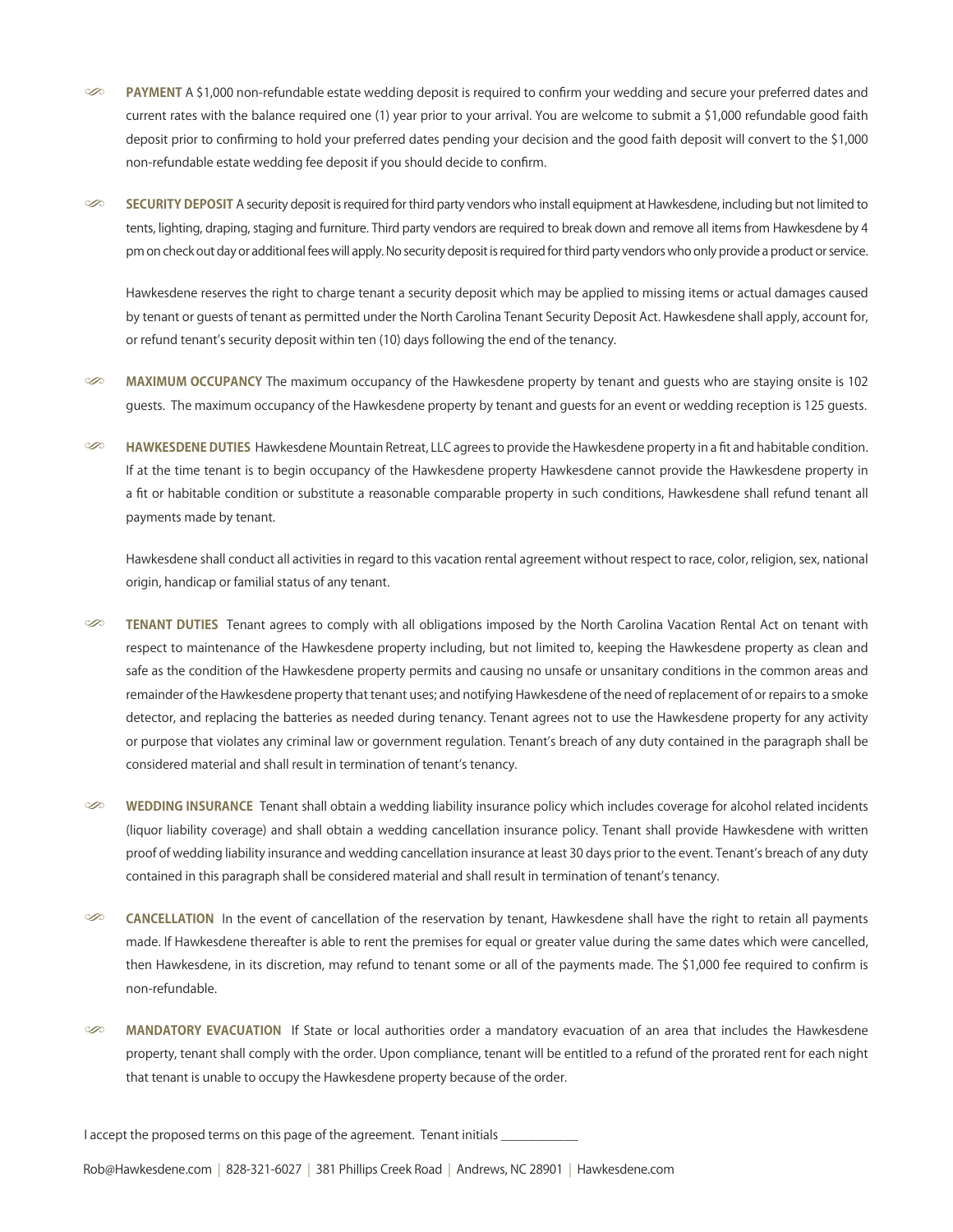S **EXPEDITED EVICTION** If the tenancy created hereunder is for 30 days or less, the expedited eviction procedures set forth in the North Carolina Vacation Rental Act will apply. Tenant may be evicted under such provisions if the tenant (i) holds over in possession after tenant's tenancy has expired; (ii) commits a material breach of any provision of this agreement (including any addendum hereto) that according to its terms would result in the termination of tenant's tenancy; (iii) fails to pay rent as required by this agreement; or (iv) has obtained possession of the premises by fraud or misrepresentation.

 $\infty$  ASSUMPTION OF RISK, RELEASE AND INDEMNIFY AND HOLD HARMLESS AGREEMENT Tenant hereby assumes all risk including, but not limited to, all risk of damages, injury, and/or death involved in, arising out of, or in any way connected with the tenant's presence on the Hawkesdene property, 54 acres, more or less, 381 Phillips Creek Road, Andrews, Valleytown Township, Cherokee County, North Carolina 28901.

Tenant for himself/herself, his/her heirs, executors, administrators and assigns hereby now and forever fully and finally releases, acquits and discharges Hawkesdene Mountain Retreat, LLC, a North Carolina limited liability company, its members, managers, employees, agents and representatives, and Hawkesdene Mountain Retreat, Inc., North Carolina corporation, its directors, officers, employees, agents and representatives, from any and all claims, demands, complaints, actions, causes of action, damages, liability, costs, expenses, and/or attorney's fees of whatsoever kind and nature arising out of, related to, or in any way connected with the presence of the tenants and/or the pet(s) of the tenant on the Hawkesdene property, 54 acres, more or less, 381 Phillips Creek Road, Andrews, Valleytown Township, Cherokee County, North Carolina 28901.

Tenant for himself/herself, his/her heirs, executors, administrators, successors, and assigns, hereby agrees to fully indemnify and hold harmless Hawkesdene Mountain Retreat, LLC, a North Carolina limited liability company, its members, managers, employees, agents and representatives, and Hawkesdene Mountain Retreat, Inc., North Carolina corporation, its directors, officers, employees, agents and representatives, from any and all claims, demands, complaints, actions, causes of actions, damages, costs, expenses, attorney's fees and/or liability of whatsoever kind or nature arising out of, related to, or in any way connected with the presence of tenant, pet(s) of tenant, guests of tenant, and pet(s) of guests of tenant on the Hawkesdene property, 54 acres, more or less, 381 Phillips Creek Road, Andrews, Valleytown Township, Cherokee County, North Carolina 28901, and/or the use of the Main House, Cottages, and outdoor facilities, including but not limited to the open air pavilion, pergola garden, llama & alpaca stable, covered bridge, Hawkes Nest pavilion, fire pit, pastures, lawns, gardens, and any wooded areas on the property. This agreement to indemnify and hold harmless Hawkesdene Mountain Retreat, LLC and Hawkesdene Mountain Retreat, Inc. includes but is not limited to any and all claims arising from: (1) alcoholic beverages brought onto the property by tenant, tenant's agents, and/or tenant's guests, including alcoholic beverages served by any of Hawkesdene's members, managers, directors, officers, employees, agents, and representatives, (2) the unlikely event of food poisoning and food spoilage (3) any and all claims arising from food allergies that are related to catering and estate dining provided by Hawkesdene Mountain Retreat, Inc. (4) the unlikely event of harm caused by any animal on the property, whether the animal is wild, domestic, or agricultural, and (5) harm due to weather conditions.

Tenant \_\_\_\_\_\_\_\_\_\_\_\_\_\_\_\_\_\_\_\_\_\_\_\_\_\_\_\_\_\_\_\_\_\_\_\_\_\_\_\_\_ (Sign) Tenant \_\_\_\_\_\_\_\_\_\_\_\_\_\_\_\_\_\_\_\_\_\_\_\_\_\_\_\_\_\_\_\_\_\_\_\_\_\_\_\_\_ (Sign)

 $\gg$  **DAMAGES** Any damages above normal wear and tear caused by tenant or guests of tenant will be deducted from the security deposit or charged to tenant's pre-approved credit card.

S **PET REGULATIONS** Small to medium size dogs are welcome in the Cottages only. No other pets are allowed on the premises. Unless otherwise specifically permitted in this vacation rental agreement (including any addendum hereto), dogs shall not be allowed in the Main House. Tenant's breach of this provision shall be considered material and shall result in termination of tenant's tenancy.

S **PET FEE** For estate rental, the pet fee is waived. However, any damage caused by pets on the premises will be deducted from the security deposit or charged to tenant's pre-approved credit card.